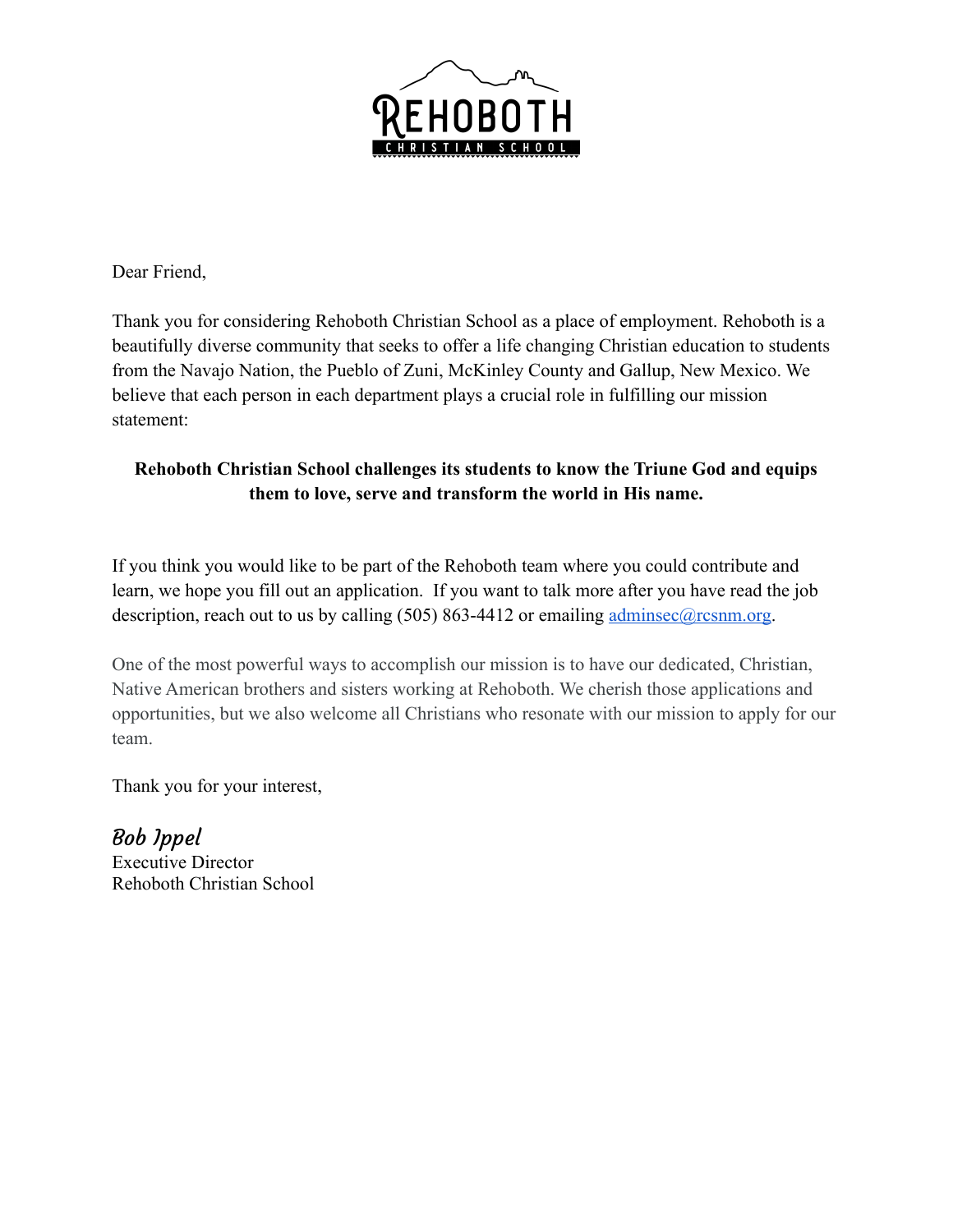

## **Position Description High School Administrative Assistant**

**Purpose:** The High School Administrative Assistant provides secretarial support to High School Principal, Staff, and other administrators, conveys information regarding school functions and procedures, oversees the office activities in support of the services provided to students, parents, instructional and support employees.

**Reports To:** The High School Principal and works on various projects from the Academic Counselor and Athletic Director.

**Terms of Employment:** This position works full time when school is in session including days before school starts and after school is finished as determined by the supervisor. Receives hourly wage and benefits as approved by the Superintendent.

**Qualifications:** Computer skills, customer service, multi-tasking, previous secretarial experience.

### **Expectations:**

- 1. This position has a lot of customer service and therefore our customers (parents, students, teachers, etc.) should be treated with respect, compassion, and given priority over other tasks.
- 2. Hours: 8 hours per day. 8AM to 4PM without a lunch is acceptable. The secretary is asked to consider 7:45 to 3:45 without a lunch. The secretary may take lunch, but is asked to arrange it with the Principal to ensure adequate coverage of the office. If a lunch is taken, it is unpaid, and the secretary can still work a full 8 hour day beyond the typical ending time. If the secretary chooses to not take a lunch, they may eat on the job.
- 3. The secretary may have their personal cell phone on them, but are asked that it not be a distraction to their work, or their interaction with those who come into the office. This includes, but is not limited to, excessive use of texting, use of social media, and personal phone calls.
- 4. It is a natural part of life that people will want to visit with the secretary in the office. Personal visits must be limited, not become a habit, and not take precedence over work duties.
- 5. The secretary has access to a computer to complete necessary work related tasks. Like personal cell phone use, personal use of the computer must be limited.

### **Responsibilities:**

- 1. Answer phones and handle customer service at the front desk
- 2. Monitor attendance and contact parents regarding attendance issues
- 3. Contact and coordinate substitute teachers
- 4. Run weekly reports as set up by the principal (tardies, attendance, etc.)
- 5. Process and send out transcript requests
- 6. Handle all RenWeb (Student Information System) issues and solve problems that come up by consulting their help desk
- 7. Handle all ticket sales for HS events
- 8. Collect Student bus lists for all away games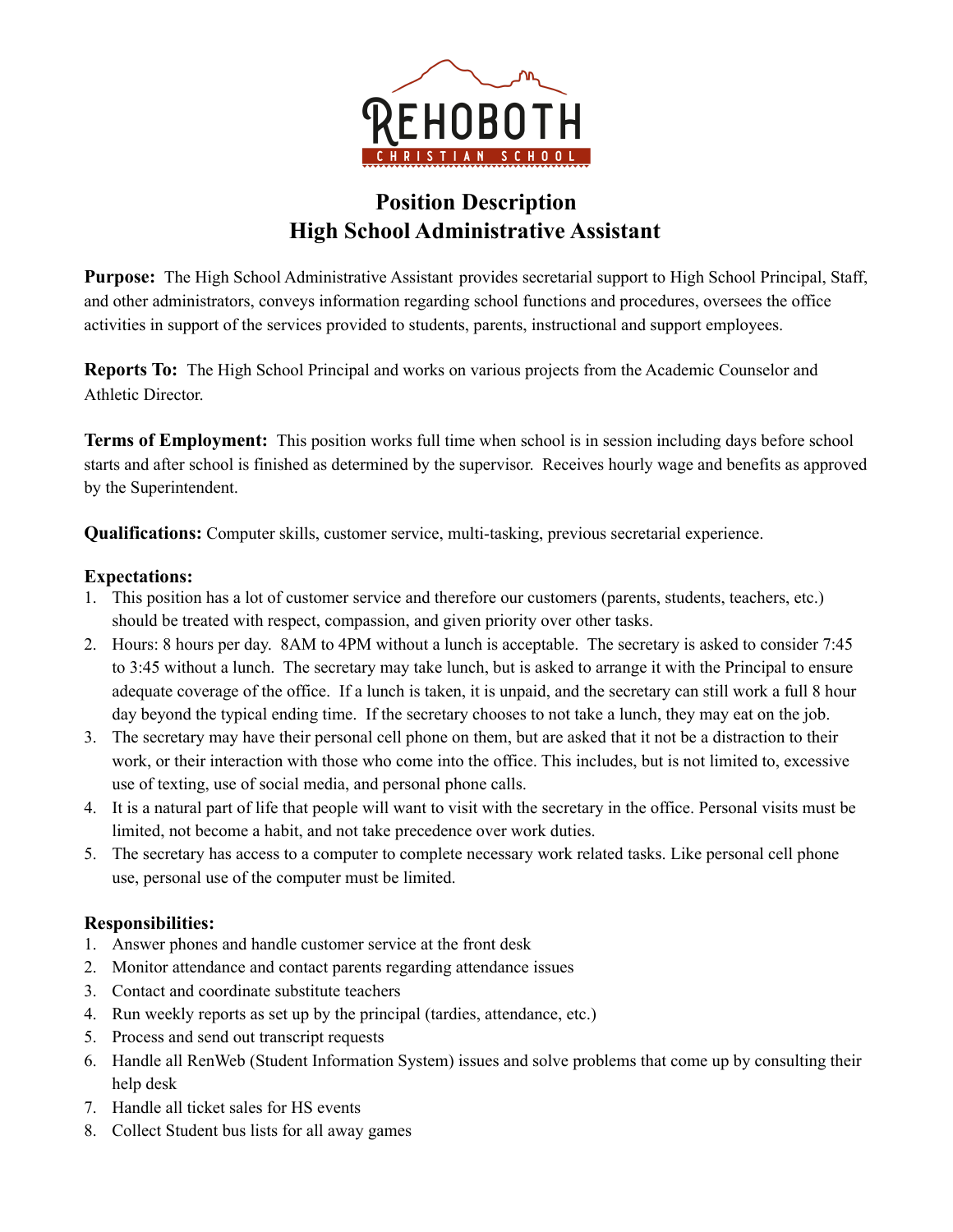- 9. Work with Athletic Director to publish athletic schedules
- 10. Work with the Counselor on entering make up grades and entering schedules
- 11. Prepare refreshment set ups for PT conferences and other special events on campus
- 12. Monitor student check-ins and check-outs
- 13. Get students out of class when they're checked out or when the principal needs to see them
- 14. Monitor the bell schedule for special days at the HS
- 15. Maintain students' files of absence and tardy excuses
- 16. Maintain the copier and copy supplies
- 17. Order supplies for the HS as needed
- 18. Run report cards and weekly progress reports and email them out.
- 19. Prepare and email with report cards and progress reports any and all notices regarding excess absences, placement on Academic Watch or Academic Probation
- 20. Issue driving and on campus parking permissions; maintain files
- 21. Assign lockers to students and keep a file of their locks and combinations
- 22. Maintain student health, physicals, and cumulative record files
- 23. Maintain substitute teacher folders for absent teachers
- 24. See to it that the Transportation Director receives Transportation Requests in a timely manner
- 25. Handles bus change requests and after-school-pick up changes
- 26. Send out summer school notices
- 27. Aid the high school principal in communication to parents
- 28. Help the Athletic department with secretarial needs as determined by athletic director and high school principal
- 29. Check and maintain Faculty Lounge supplies and cleanliness
- 30. Perform other secretarial responsibilities as needed
- 31. Collect and make receipts for various payments regarding events, clubs, classes, tests, etc.